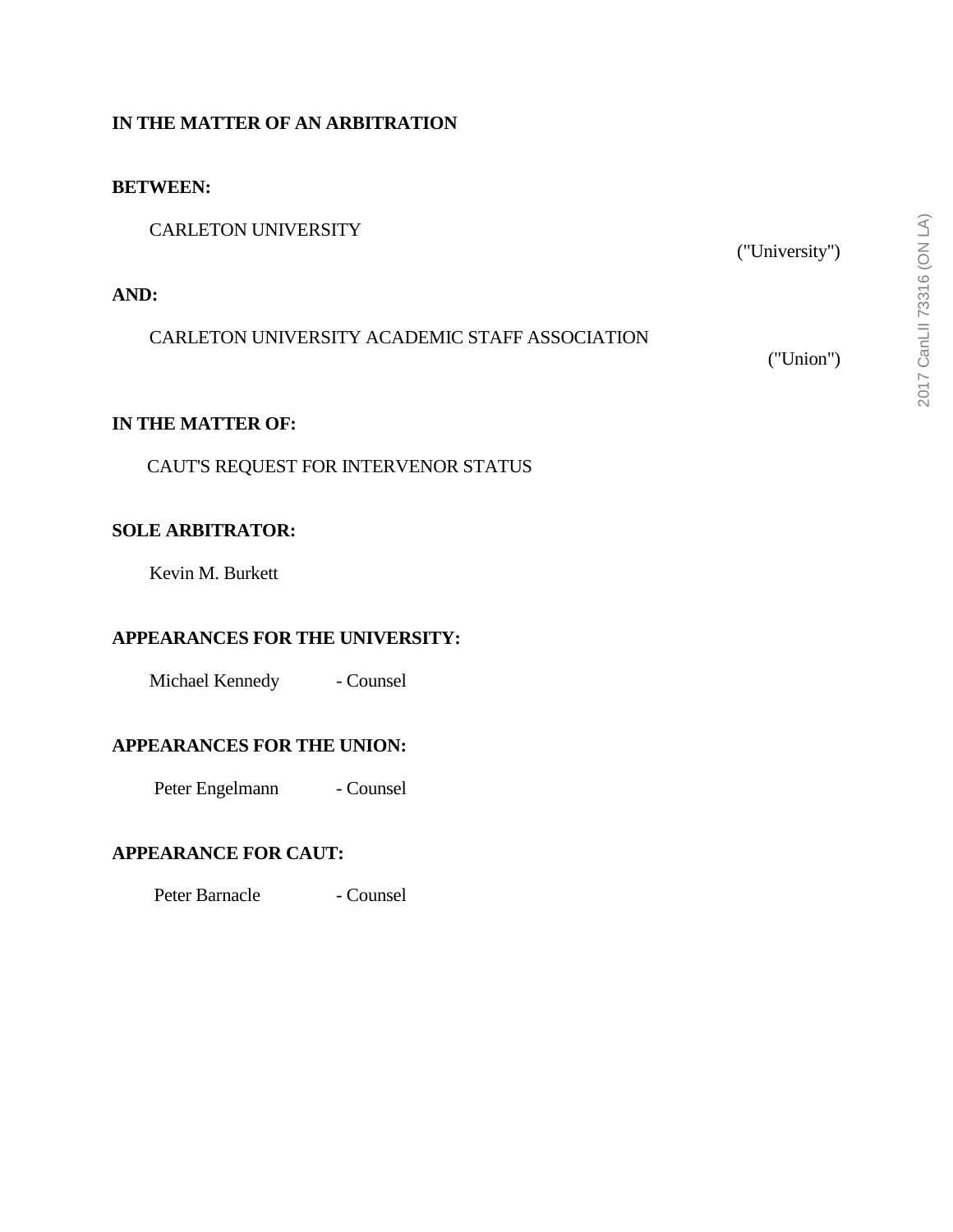# **PRELIMINARY AWARD RE: STATUS**

I have before me the grievance of Professor Root Gorelick, alleging that the University has violated his rights under the collective agreement pertaining to academic freedom and governance. The narrow issue to be decided as a preliminary matter is whether the Canadian Association of University Teachers (CAUT) should be accorded intervenor status with the right to call witnesses, cross-examine other parties' witnesses and to make submissions as to the relevant facts as well as the legal issues in dispute. Whereas the Carleton University Academic Staff Association (CUASA) supports the request of CAUT for intervenor status, the University is strongly opposed.

CAUT is a national federation of university and college faculty associations that was founded in 1951. It represents the interests of 70,000 teachers, librarians, researchers and other academic professionals through the membership of their local faculty associations. CAUT actively supports and promotes academic freedom, collegial governance of institutions, funding for research and access to post-secondary education. Its support for these causes/issues takes the form of lobbying government, producing research and publications in the area of tertiary education, collective bargaining support and legal support. CUASA is the faculty association and certified bargaining agent for all faculty, professional librarians and instructors at Carleton University. CUASA joined CAUT in 1953. The grievor is a tenured professor of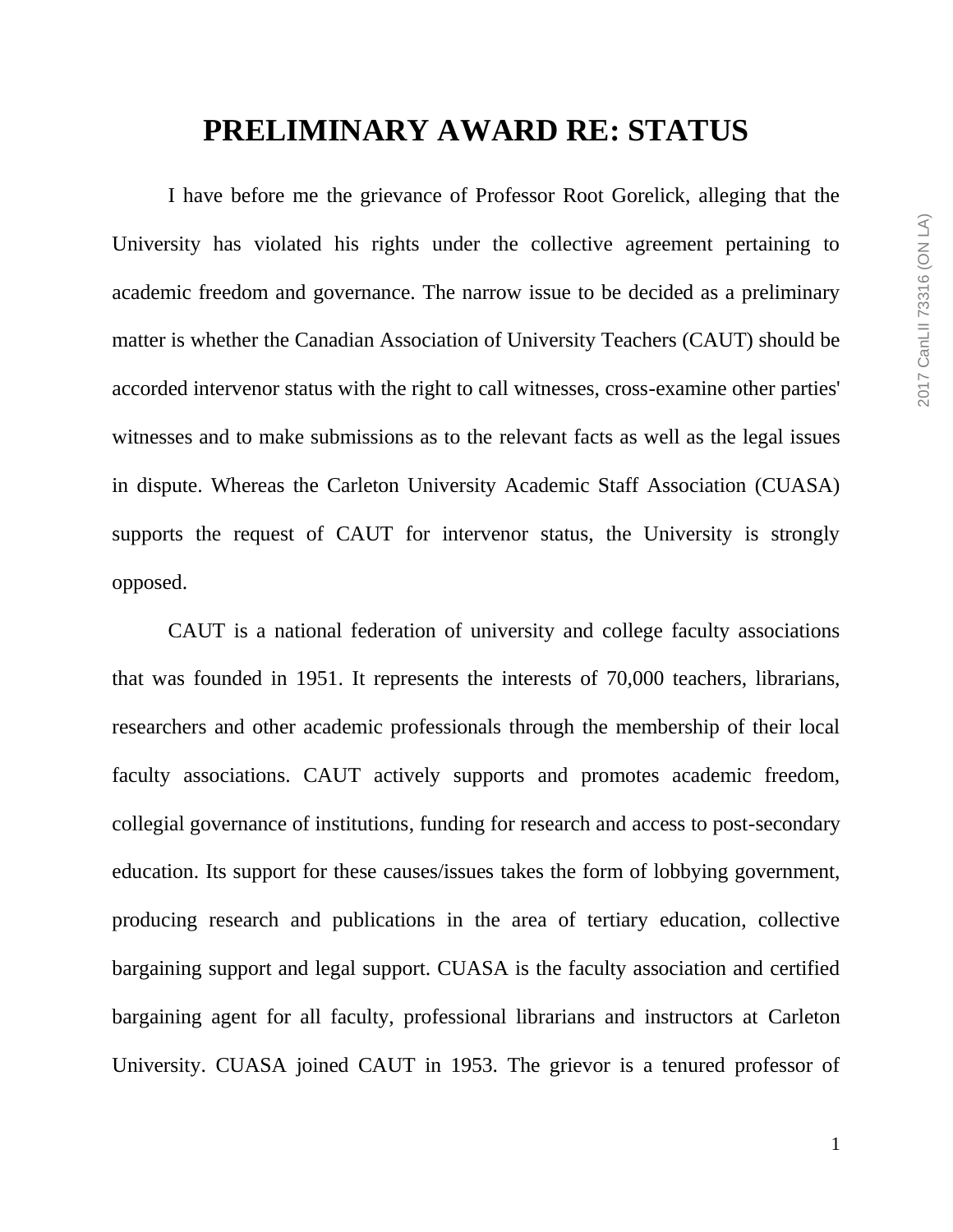biology at Carleton University. He has been teaching at the University since 2006. As a professor at the University, he is a member of both CUASA and CAUT.

CAUT argues that it should be granted full intervenor status in this matter because it is not a stranger to the collective agreement, because it is uniquely positioned to provide information with respect to academic freedom and collegial governances that goes beyond that of the two parties to the collective agreement and because "the decision in this grievance arbitration will have a practical impact on the rights of CAUT's membership such that is has a 'substantial' interest." The following awards are cited in support:

- *CUPE v. Canadian Broadcasting Corp. [1990] OJ No. 772*
- *No Frills and UFCW, Local 1000A, 267 LAC (4th) 199*
- *Ontario Educational Communications Authority v. CEP, Local 72M, 199 LAC (4th) 211*
- *Westwind Regional School Division No. 9 v. ATA, 85 LAC (4th) 129*
- *UFCW Local 175 v. Pharma Plus Drug Marts Ltd. (2011) ONSL 4168, 2012 CLLC 220-017*

CAUT is recognized under the collective agreement. Article 18.7 gives CUASA a right to assistance from CAUT, which CAUT points out does not restrict the timing or manner of that assistance. Article 30.10(b) provides CAUT an oversight role in determining whether an individual grievance concerning academic freedom that CUASA decides not to process to arbitration can nevertheless be pursued.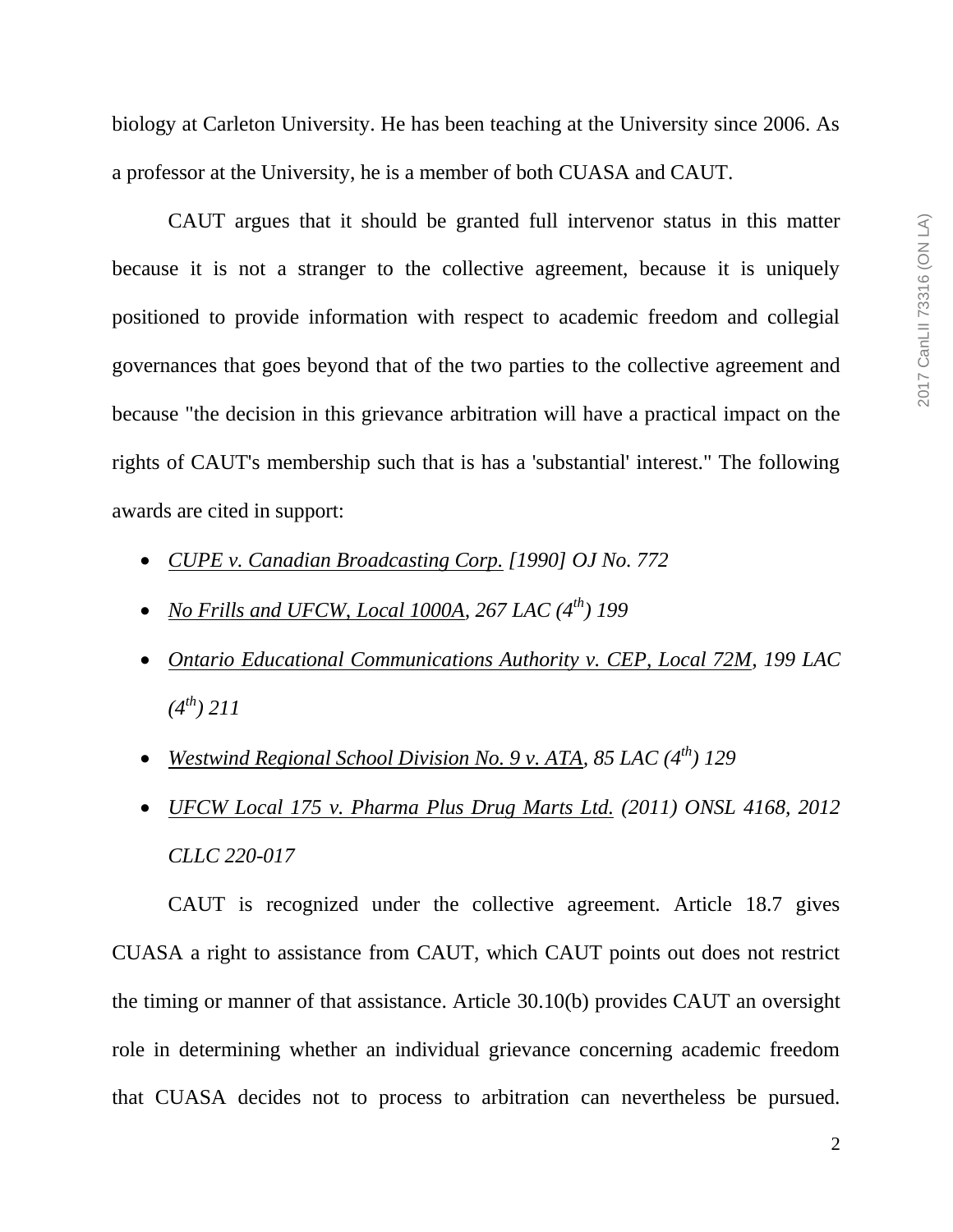Further, CAUT has both institutional knowledge and institutional interest in academic freedom and collegial governance that I am prepared to accept at this juncture, without finding, is both extensive and directly related to the instant grievance. Finally, it is clear that CAUT, given the nature of its membership, has a keen interest in the outcome of this case. The issue to be decided is whether on the basis of the foregoing CAUT is entitled to intervenor status.

The necessary starting point, as it was in the recently released *Laurentian University and LUFA* award (Dated May 26, 2017), where a CAUT request for intervenor status was rejected, is that grievance arbitration under a collective agreement is a two-party process as between the two parties to the collective agreement. The *Laurentian (supra)* award emphasized the private nature of grievance arbitration as follows:

The necessary starting point is the recognition that grievance arbitration under a collective agreement is a private process between the two parties to the collective agreement under which the grievance has been filed. This is not to say that the rules of fairness and natural justice do not apply such that a third party may be given intervenor status in circumstances where the third party is effectively unrepresented and its legal rights stand to be adversely affected by the arbitral decision or where a failure to grant intervenor status would lead to a parallel hearing with a potentially contradictory result, i.e. a jurisdictional dispute.

The arbitrator rejected the CAUT request in the *Laurentian* case on the basis, firstly, that language such as that found in article 18.7 of the instant agreement (which was contained in the Laurentian University collective agreement) did not extend to allowing CAUT to claim intervenor status at arbitration; secondly, that its interest in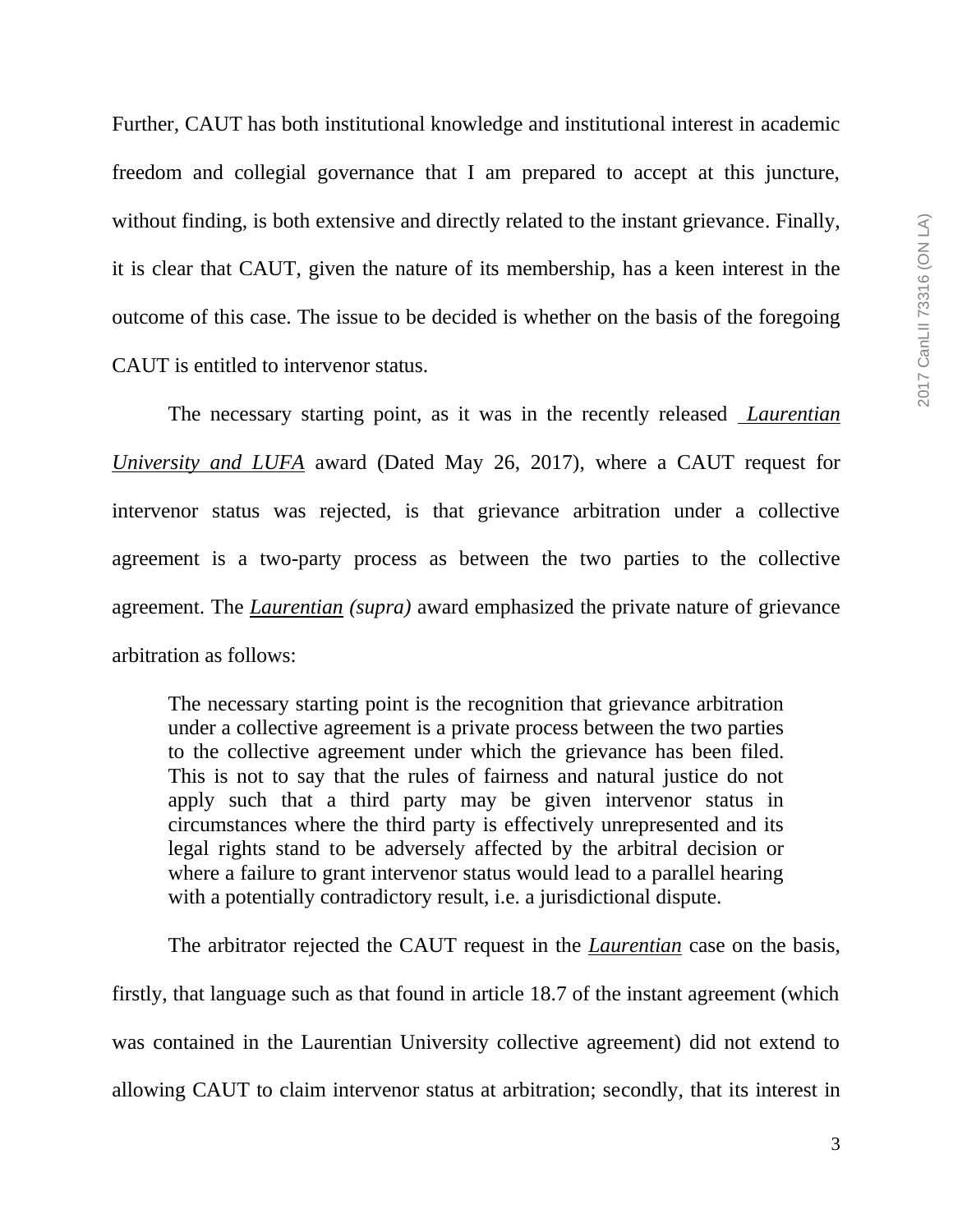the outcome of the case, i.e. its precedential impact, was not sufficient; thirdly, that its knowledge of academic freedom, although extensive, was not knowledge that was otherwise unavailable to the arbitrator; and fourthly, that its interest was so aligned with LUFA, the union party, that the effect of granting it intervenor status would be to unfairly tilt the hearing in LUFA's favour. These factors would appear to have equal application here. The arbitrator concluded as follows in that case:

It wishes to be given intervenor status so that it can participate and, thereby, influence the result so that it conforms to its understanding. This is neither a legal, commercial nor contractual interest and is not an interest grounded in any labour law principle that would override the privacy of grievance arbitration as between the two parties to a collective agreement. It is not, therefore, an interest that in and of itself warrants the admission of a third party into a private two-party process. Indeed, there is a myriad of umbrella organizations with a similar interest in the outcome of various arbitration cases (for example, on the management side in the health care, education and municipal sectors or on the union side umbrella organizations such as the OFL or the CLC), none of whom, to this arbitrator's knowledge, has ever been granted intervenor status on this basis in a grievance arbitration hearing between the actual parties to the collective agreement. This is so because not only is the interest insufficient but it is aligned with one of the parties to the arbitration such that the involvement of the umbrella organization not only invites duplication but is unfair because it tilts the hearing in favour of the party who is a member of its organization….

In order to gain intervenor status on this basis, the contribution of CAUT would have to be critical to the decision making and it would have to be otherwise unavailable. However, because CAUT and LUFA are directly aligned in interest, the position CAUT would seek to advance with respect to academic freedom is the same position LUFA would seek to advance. It is not as if CAUT would bring to bear a different perspective with regard to academic freedom. Further, to the extent that CAUT might have a greater depth of knowledge, that knowledge can be imparted to LUFA in joint preparation or through LUFA's use of CAUT as co-counsel (an arrangement that the University would not oppose) or through the use of a CAUT official as an expert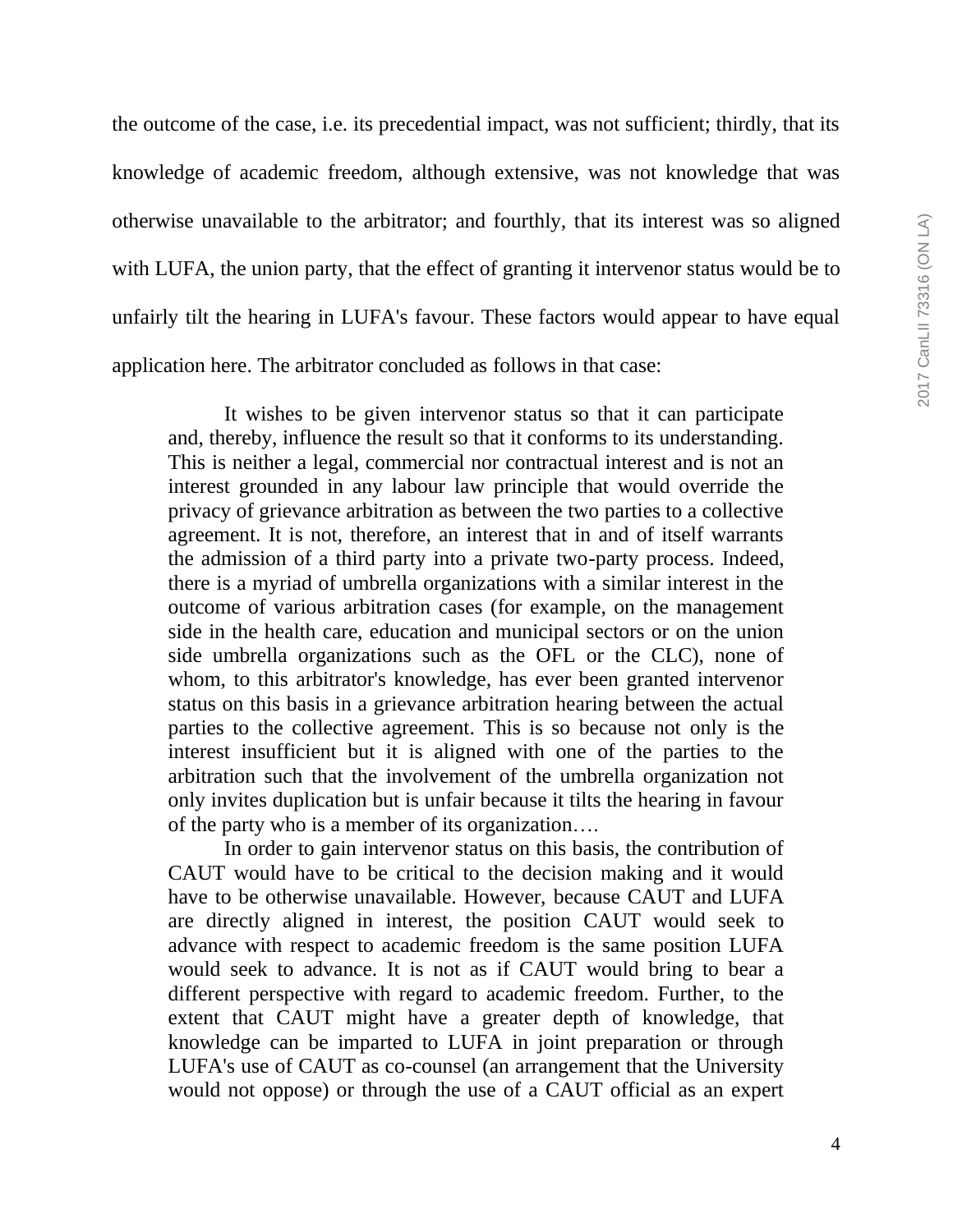witness. Accordingly, there is no basis upon which to accord CAUT third-party intervenor status in this two-party arbitration on the basis of it having special knowledge with respect to academic freedom that could not otherwise be made available to the arbitrator….

This clause, while it confirms the right of CAUT to provide "assistance" to LUFA upon request, to have access to Laurentian University premises and to "participate in discussions or negotiations with representatives of the Employer" cannot be read as extending a right to have intervenor status at arbitration, nor can it be read in conjunction with CAUT's knowledge and interest in academic freedom as providing an avenue to intervenor status that would not exist on the basis of CAUT's knowledge and interest alone. The right to provide "assistance," while it might extend to the co-counsel role referred to earlier, does not extend to intervenor status at grievance arbitration. These parties are presumed to understand that grievance arbitration is a private two-party process such that collective agreement language designed to allow for a three-party arbitration process would have to be clear and unequivocal. This is especially so where specific areas of CAUT involvement are identified as "participating in discussions and negotiations," neither of which would encompass intervenor status at arbitration.

CAUT argues that this case is distinguishable from *Laurentian* on the basis, firstly, that article 30.10(b) of the instant collective agreement, which does not appear in the Laurentian collective agreement, provides it with a supplementary carriage right in regard to the processing to arbitration of grievances involving academic freedom; and secondly, that the unique intersection of academic freedom and collegial governance in this case enhances CAUT's interest separate and apart from its carriage right to a degree not present in the *Laurentian* case. CAUT argues that its interest is in "protecting the interpretation of academic freedom in the collective agreement between CUASA and the University and at other institutions" and, in reply, that its "interest is more than a concern for the development of negative precedent in labour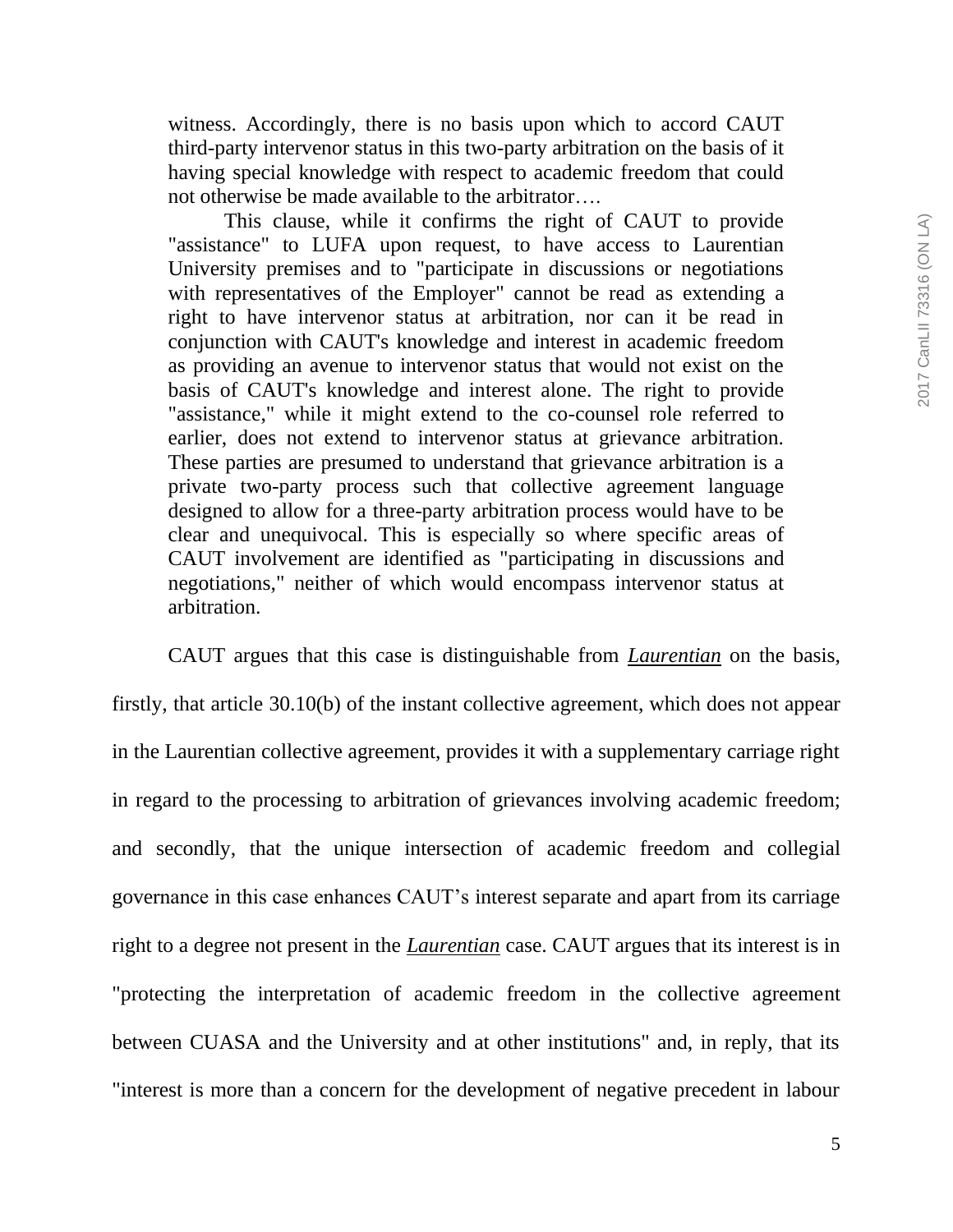law. It is a concern to be able to represent future grievances involving academic freedom under this collective agreement."

There are two fundamental underpinnings to CAUT's request for intervenor status. The first is that it need not have a "direct" or "legal" interest but only a "substantial" interest, which it asserts it does. The second fundamental underpinning is that its expertise with regard to academic freedom and collegial governance puts it in the best position to provide necessary information and evidence to allow for a fulsome adjudication. Further, contrary to the stipulation in *re: Laurentian (supra)* that the information and evidence that it would seek to advance as an intervenor be unique to it, CAUT argues that in order to attain intervenor status, it need not be the only available source of such information and evidence.

While it is to be conceded that this case is distinguishable from *Laurentian (supra)* on the basis of article 30.10(b) and, accepting without finding that this case involves a unique intersection of academic freedom and collegial governance, these factors, taken separately or together, do not support the granting of intervenor status to CAUT in this arbitration.

Dealing, firstly, with the collective agreement recognition of CAUT, as contained in articles 18.7 and 30.10(b). As already discussed, article 18.7 is essentially the same as article 20.4.7 of the Laurentian collective agreement. The finding there, as it must be here, is that a clause that allows CUASA to seek the "assistance" of CAUT and confirms CAUT's right of access to the University's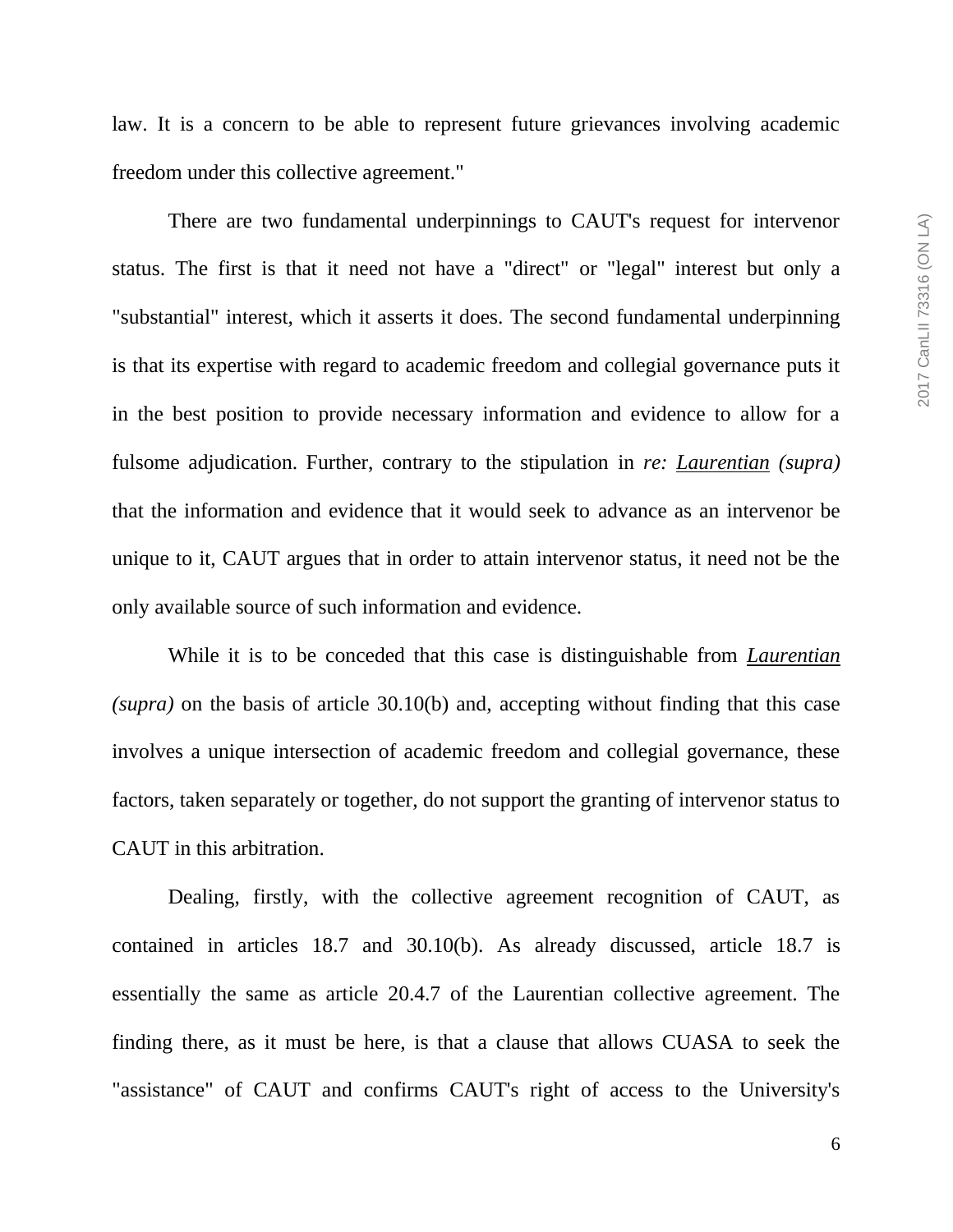premises for the purpose of providing this assistance cannot be read, without more, as confirming the right of CAUT to participate as an intervenor in the two-party grievance arbitration process established under the collective agreement. Indeed, given the universal recognition that grievance arbitration under a collective agreement is a private two-party process, unequivocal language would be required to achieve this effect. There is no such unequivocal language in this collective agreement.

Article 30.10(b) is an interesting clause (not found in the Laurentian collective agreement) because it provides CAUT with an oversight role with respect to grievances concerning academic freedom that CUASA decides not to process to arbitration. Article 30.10(b) operates notwithstanding article 30.10(a) (the clause that confirms CUASA as the union party to the collective agreement with carriage of grievances to arbitration) to provide an individual grievor with the right to seek a "positive recommendation" from CAUT to proceed where CUASA has decided not to proceed to arbitration with a grievance involving academic freedom. Although article 30.10(b) implicitly recognizes the special expertise and interest of CAUT in this type of grievance, articles 30.10(a) and (b), read together, confirm the two-party nature of grievance arbitration except in the limited circumstance where CUASA decides not to pursue an academic freedom grievance to arbitration. In this exceptional circumstance it can reasonably be concluded that CAUT, having provided a positive recommendation, would represent the employee at arbitration. However, the article does not contemplate that CAUT would have intervenor status in an arbitration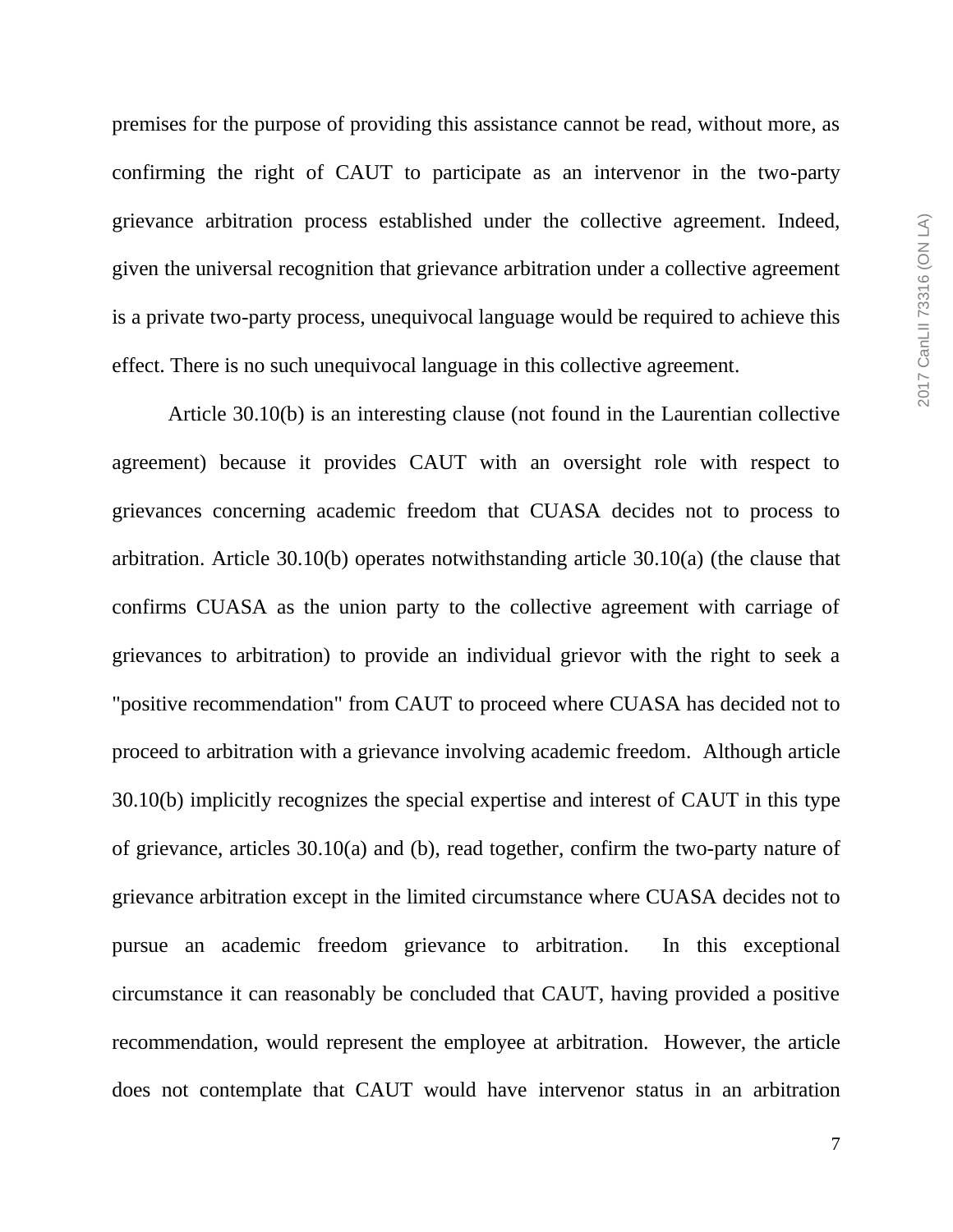involving academic freedom that CUASA, as the union party to the collective agreement, processes to arbitration as it has done in this case.

CAUT submits that an intervenor does not need to have a "direct" or "legal" interest in order to be given intervenor status but rather a "substantial" interest. It is the position of CAUT that it has a "substantial" interest such that it is entitled to intervenor status. CAUT relies upon the judgement of the Ontario Superior Court in *re: UFCW Local 175 v. Pharma Plus Drug Marts Ltd. (2011)(supra).* In that case, the former CAW (now UNIFOR) did not receive notice of a settlement between UFCW and certain employers in a related employer application that had the effect of limiting the CAW's future representation rights and "potentially undermin(ed) existing vested relationships." The Court found that the effect of the agreement was "to bump CAW from representing in the future Rexall employees at stores opened in the Ottawa region and to benefit UFCW by enabling it to expand in the Ottawa-Carleton region, which was previously exclusive CAW terrain." The OLRB did not provide CAW with notice because the CAW did not represent any of the subject employees at the time. The Court rejected this rationale and, relying on the principles of fairness and natural justice, which it held applied to an adjudicative proceeding, declared the agreement between the UFCW and the employer (as incorporated into a decision of the OLRB) to be of no force or effect.

The decision of the Court to, in effect, grant status on the basis of a "substantial" as distinct from a "direct" or "legal" right must be considered in this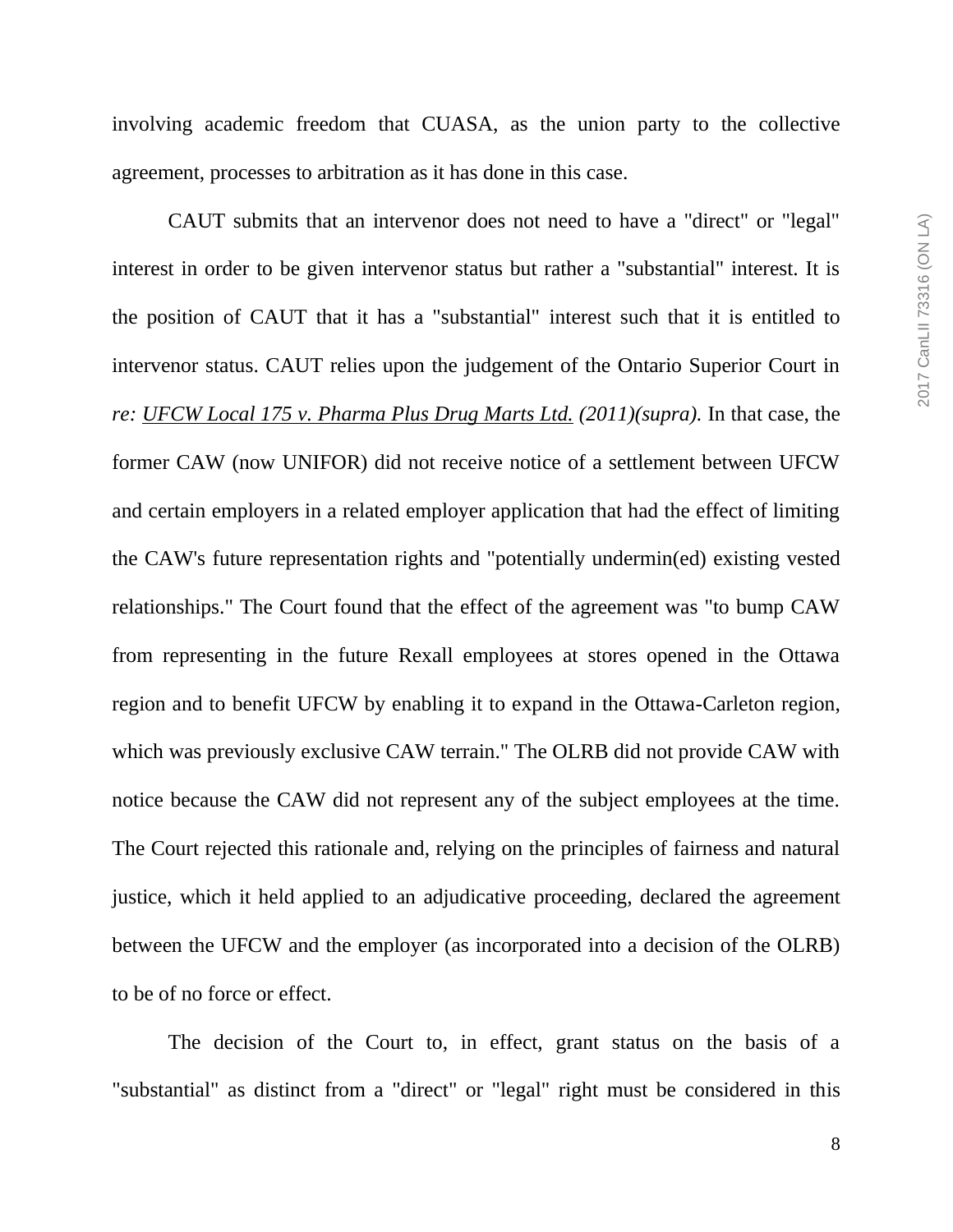context. The CAW did not represent any of the subject employees but given the impact of the settlement upon it, it had a "substantial" interest in the outcome, if not a direct legal interest, such that fairness and natural justice considerations dictated that it should have been given notice. The *Pharma Plus* judgement of the Court cannot be read as standing for the proposition that a "substantial" interest arises where the concern of the party seeking intervenor status is rooted in the precedential impact of the resulting award. Yet this is the interest advanced by CAUT in this case. In its own words, its interest is in "protecting the interpretation of academic freedom in the collective agreement between CUASA and the University and at other institutions." In refuting the notion that its concern is the development of negative precedent, it argues that its concern is "to be able to represent future grievances involving academic freedom under this collective agreement" – in other words, to avoid a negative precedent.

As described in the *Laurentian* award *(supra)*, CAUT is an umbrella organization to which faculty associations (bargaining agents) belong as members. As noted in *Laurentian (supra)*, there are various other such umbrella organizations with a labour relations focus who have a substantial interest in the outcome of arbitration cases, none of whom have ever sought or been given intervenor status. This is because a precedential interest is neither a direct interest, a legal interest nor a substantial interest as would support intervenor status in an arbitration hearing between the two parties to a collective agreement. The oversight role assigned to CAUT under article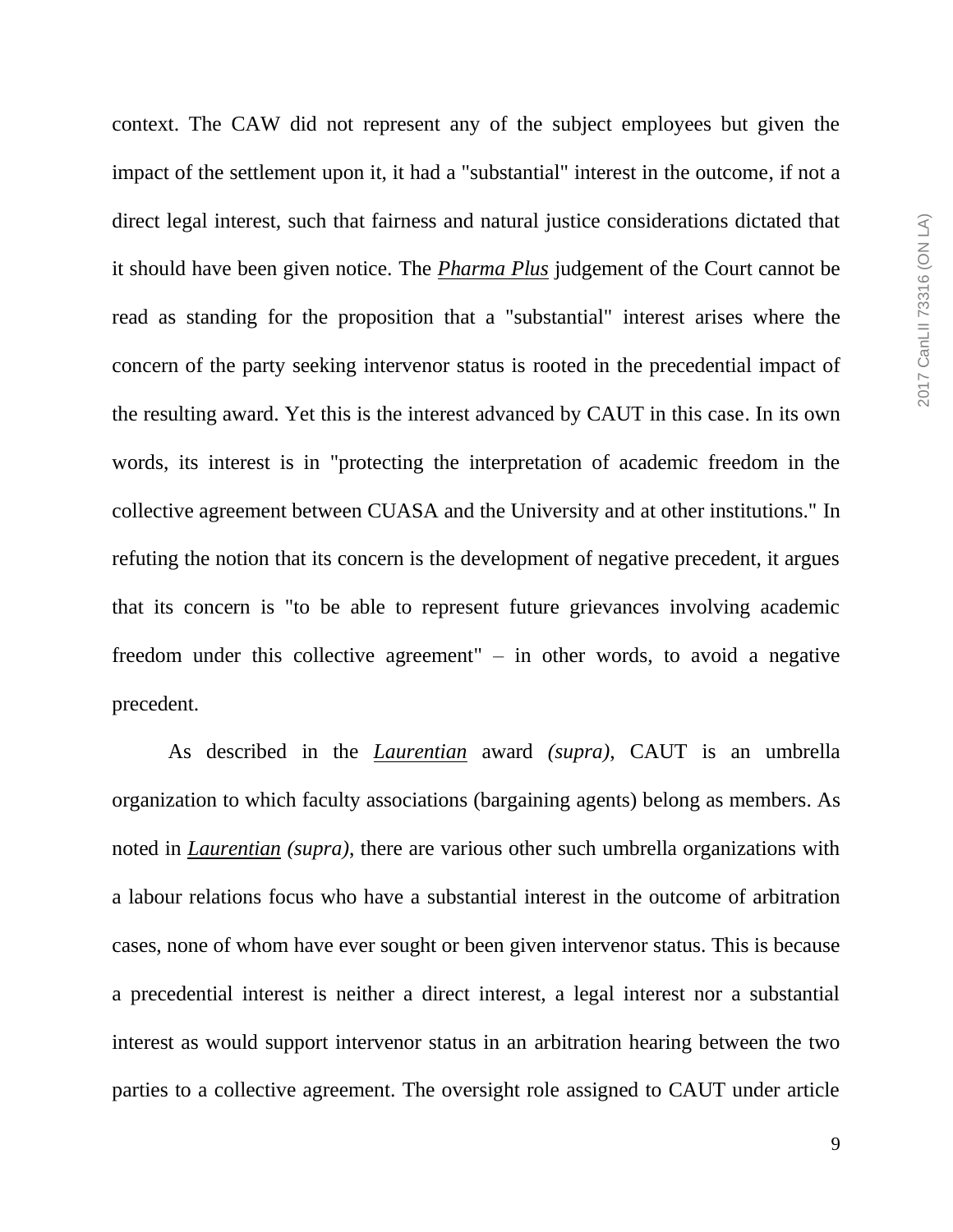30.10(b) and the implied acceptance of its keen interest in the outcome of academic freedom grievances that are processed to arbitration do not alter this result. This is because, in CAUT's own words, its interest is in the precedential impact of the award.

The question that remains is whether the arbitrator should exercise his discretion to allow intervenor status on the basis of the knowledge and understanding that would be brought to bear by CAUT if it was to be granted intervenor status. CAUT and CUASA are closely aligned in interest. CUASA is a member of CAUT with the collective agreement right to seek CAUT's assistance in understanding or pursuing any matter, including matters related to academic freedom and/or collegial governance. For the same reasons articulated in *Laurentian (supra)*, I have not been convinced that CAUT, if given intervenor status, would provide a different perspective or would provide information not available through CUASA. This is so notwithstanding the implicit recognition of CAUT's special expertise with respect to academic freedom in article 30.10(b).

CAUT takes the position that "it is not necessary that the third party be the only available source but that the third party should be in the best position to provide the information and evidence when compared to the two parties." In so far as the foregoing is advanced as a principle upon which discretion to grant intervenor status should be exercised, it must be rejected. Because grievance arbitration is a two-party process, an arbitrator must be circumspect in exercising his/her discretion to allow a third party to become an intervenor. Where the third party has information and